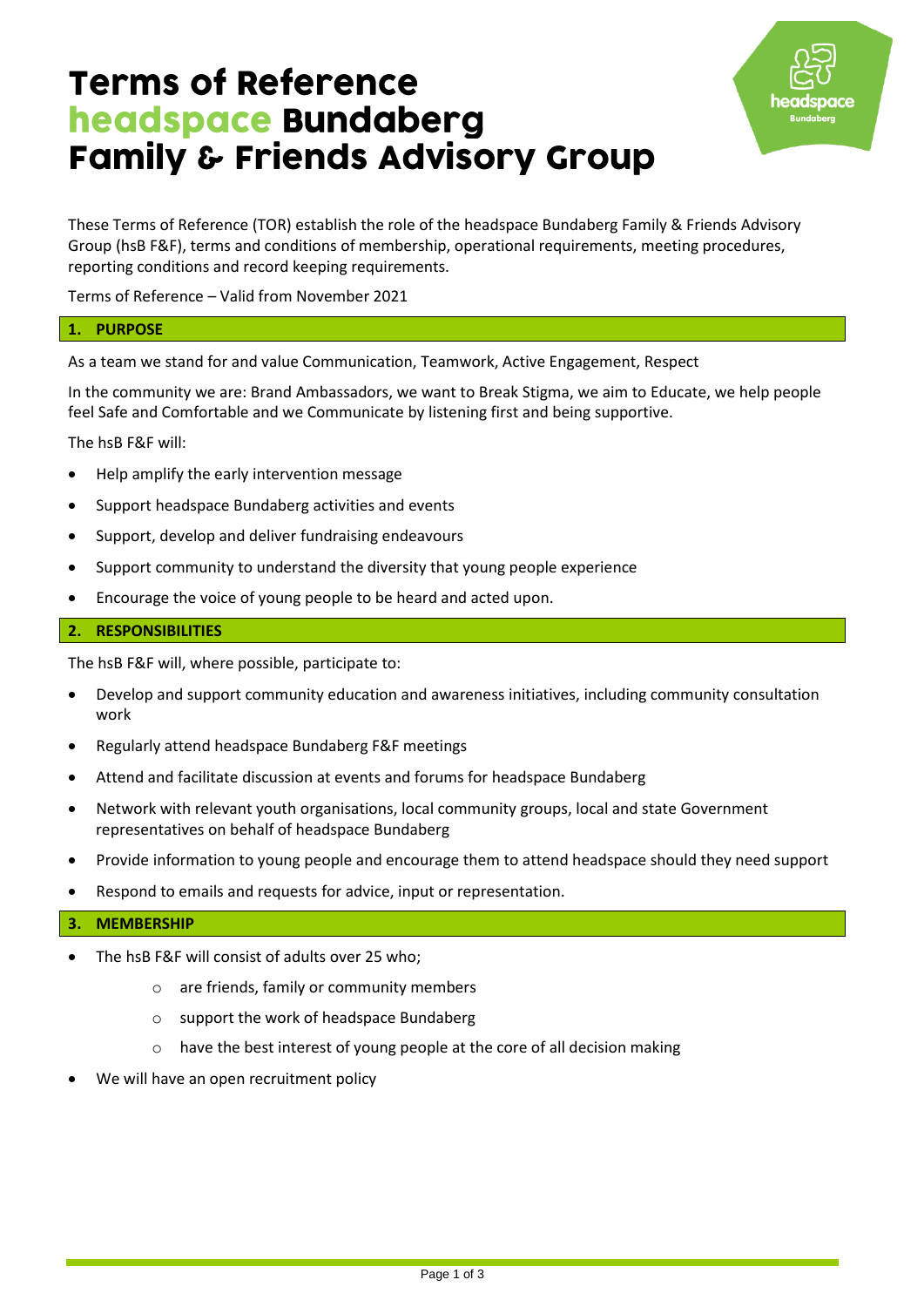## **4. ROLES AND RESPONSIBILITIES**

The hsB F&F will include the positions of Chairperson and rotational Secretary. In their absence another F&F member or staff person will be appointed at the meeting. Sitting members will be noted in minutes.

#### **4.1 Chairperson**

The Chairperson will sit in this position with a skillset that includes working in an organised and timely manner, maintains open communication at all times with other members and headspace staff, and will be reliable to attend most, if not all, meetings. They will also fulfil the following responsibilities:

- Chair meetings
- Lead planning and development of the group
- Oversee membership in the group
- Assign tasks to members and committees as required
- Ensure meeting minutes properly reflect decisions made
- Be acquainted with any reports, correspondence, business that is relating to the group
- Ensure the group has the necessary information to undertake effective decision making
- Ensure the members act in accordance with these Terms of Reference
- Represent the group in the community where possible

#### **4.2 Secretary**

The Secretary will fulfil the following responsibilities:

- Note take and finalise recorded minutes and distribute the minutes to the committee within one week of the meeting
- Coordinate with Chair and CAO officer to ensure all records are as needed

#### **4.3 Community & Youth Engagement Officer at headspace**

The Community Youth Engagement Officer will support, encourage and mentor the F&F at all times.

Responsibilities will include:

- Maintain open communication channels always, whether face-to-face chat, phone or email
- Seek input and ideas from F&F members for marketing and promotions
- Support all members of the F&F to perform their roles with confidence
- Support F&F Chair and Secretary to distribute agendas and minutes
- Maintain relevant volunteer paperwork, records and data for headspace reporting
- Coordinate an annual Community Awareness Plan in consultation with F&F, YEC and headspace staff that meets hMIF requirements

#### **5. OPERATIONS**

#### **5.1 Membership Tenure**

Members will be appointed to the Chair role for an initial 12-month term, after which the leadership roles will be re-elected and eligible for all members to apply

The role of secretary will be rotated each month and shared among all other members

#### **5.2 Recruitment of Committee Members**

The hsB F&F will aim to ensure there is a diverse range of people included in our team

All members will complete volunteer forms and relevant paperwork to fulfil Youturn / headspace requirements.